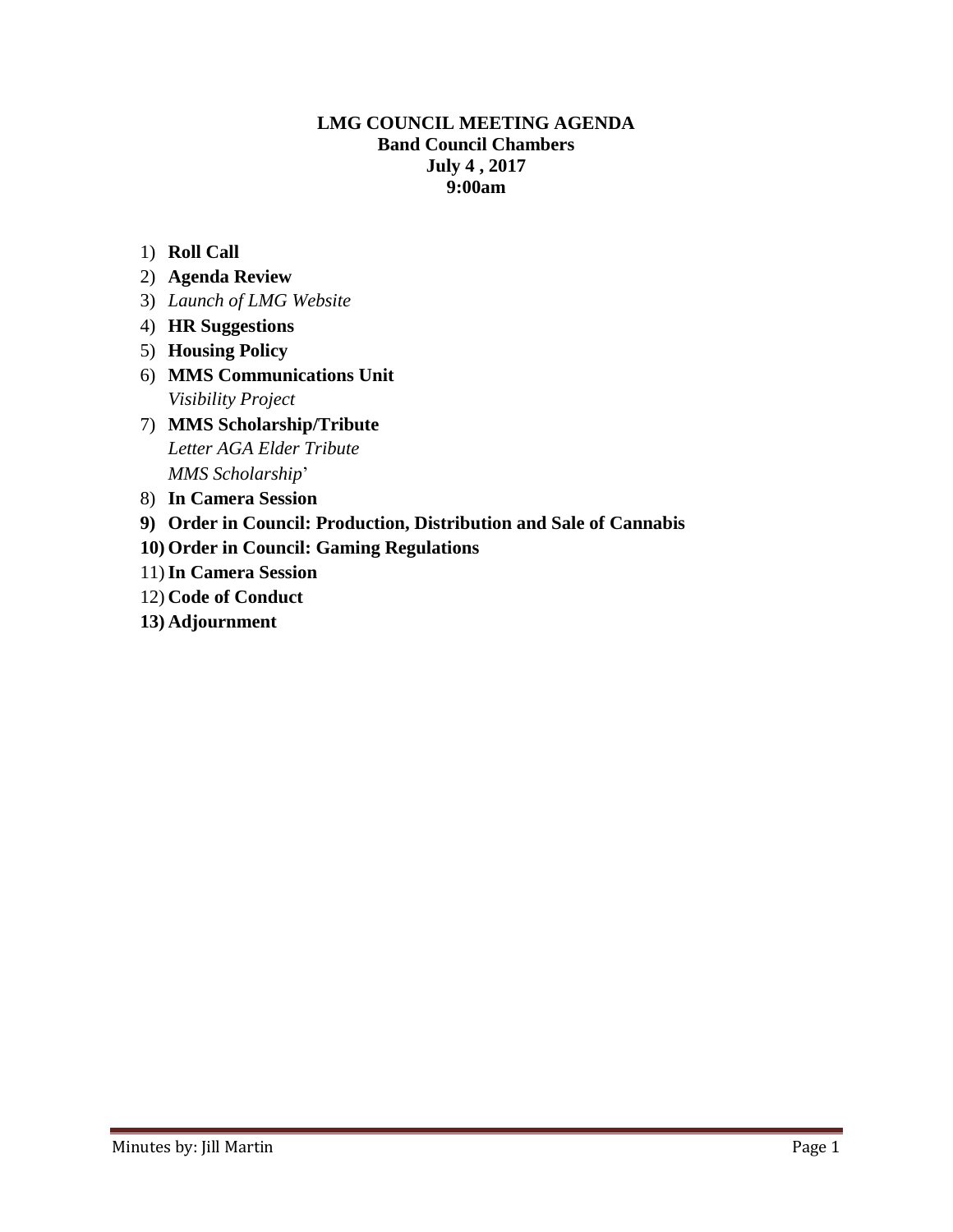# **1. Roll Call**

### **LMG COUNCIL ATTENDEES:**

Chief Darcy Gray Councillor Chris Wysote Councillor Sheila Swasson Councillor Sky Metallic Councillor Cathy Martin Councillor Wendell Metallic Councillor Lorna Sook (Phone) Councillor Kevin Methot Councillor Lloyd Alcon Councillor Annette Barnaby Councillor Gordon Isaac Jr

#### **Absent:**

Councillor John Murvin Vicaire

#### **2. Adoption of the Agenda**

A motion was made to accept the agenda with a change of order in agenda items.

Nadir and Michael end of day MMS 1pm Summer Hours Minutes end of day Communication first

Moved: Councillor Kevin Methot Second: Councillor Chris Wysote Passed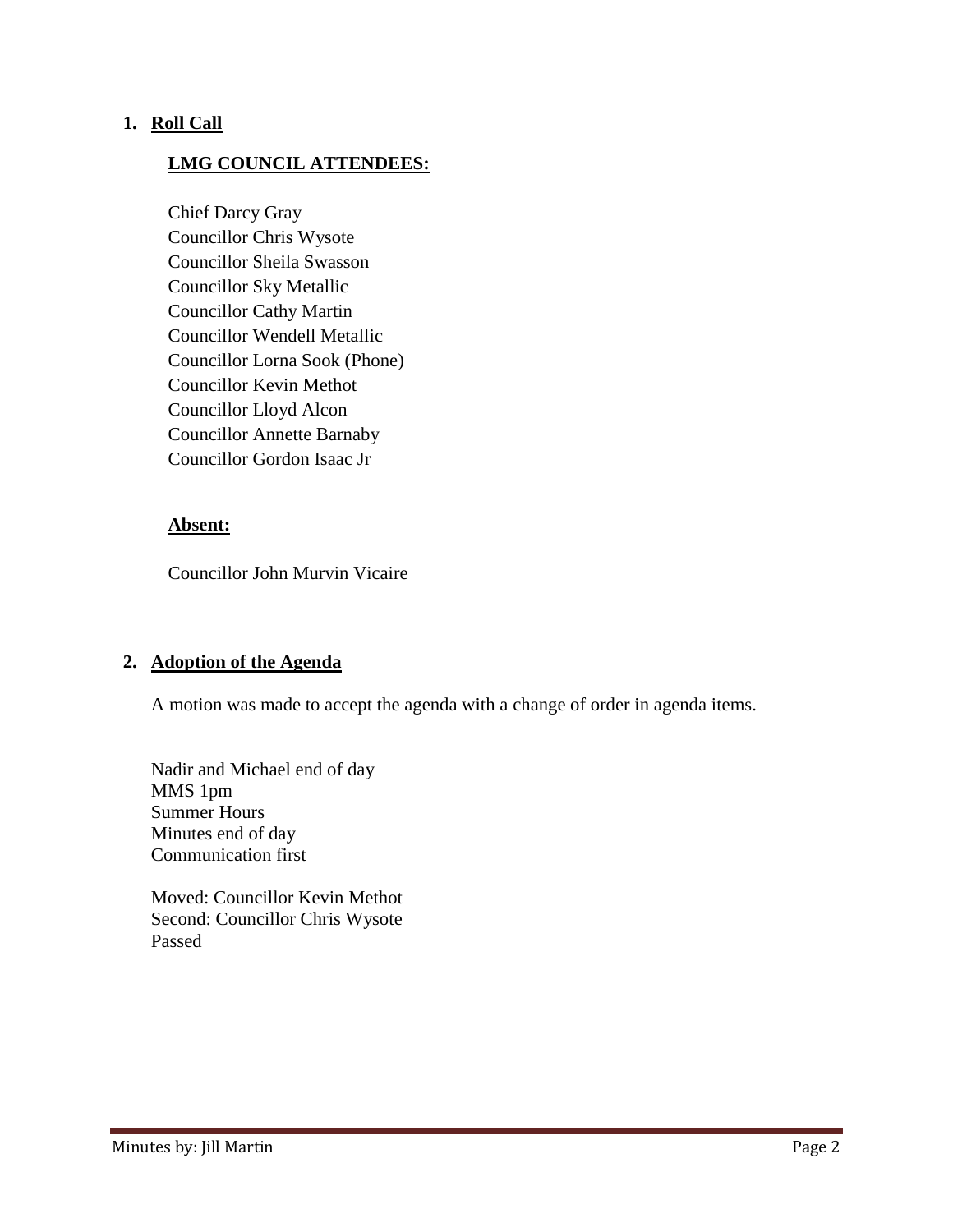# **3. Launch of LMG Website**

Communications team presented the new features on the new LMG Website. Council made a motion to have the website launched on Friday, July 8 2017.

Moved: Councillor Calvin Barnaby Second: Councillor Kevin Methot Passed

# **4. HR Suggestions, Councillor Cathy Martin**

Councillor Cathy presented on some of her concerns in regards to transparency.

It was questioned as to why the executive director approved two loans for community members. It was indicated a loan policy should be developed.

Discussions on the Executive Assistant for the Executive Director took place.

Requests were made to have copies of all OIC's approved.

Discussion will continue in the afternoon when executive director could provide an update.

# **5. Bryan Deconte, Housing Policy**

Bryan Deconte presented to Chief and Council his plans on developing a housing policy. It was recommended a committee be put into place to help with development of the policy. It was also indicated community should be consulted on the future Housing Policy planning.

# **6. MMS Communication**

MMS communications team presented their visibility project to Chief and Council. They noted they would like to put some signage at some entrée points in Listuguj.

# **7. MMS Scholarship/Tribute**

MMS requested names of elders and students to honor at the next AGA on September 6-7. It was indicated that MMS will recommend a list of elder and Education Department will gather a list of student's names.

# **8. In Camera Session Took Place**